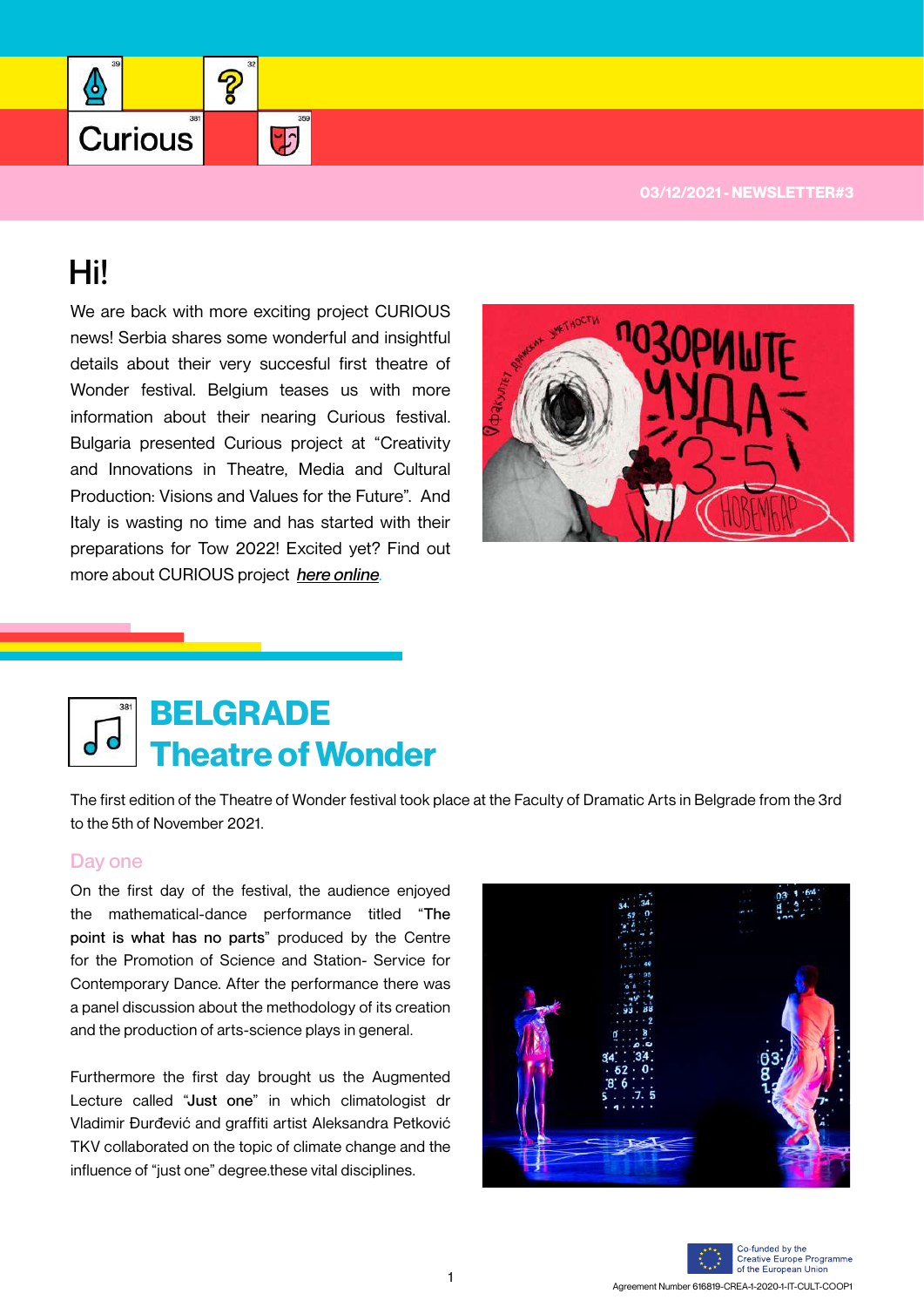### Day two

On the second day of the festival, audience attended the performance of the "alSham Epilogue", written and directed by dr Mirko Stojković and the Augmented Lecture named "Supercapacitors: potential for change".

The "alSham Epilogue" was given in a form of Lecture held after the performance of nano spectacle "alSham" an innovative immersive theatre format. The Augmented Lecture brought together scientist *Petar Laušeić* from the Vinča Institute of Nuclear Sciences and two artists - *Lara Popović*, costume designer, and *Marija Šumarac*, sound designer who have been working together to communicate the latest scientific findings in the area of energy storage- supercapacitors.



## Day three

The third day of the festival also on role of girls in science, breaking gender stereotypes in this area of work and the climate crises told from the perspective of young people. The additional program "Girls in science" was organized in cooperation with the Center for the Promotion of Science.

After the workshop, the audience attended the stage performance entitled "I won't do it again, mom!" which was included in this year's edition of the Climate Change Theatre Action manifestation.

The festival closed with the panel discussion entitled "Give ourselves a chance- youth and climate change" in which young artists and activists in this area shared their views of the topic.



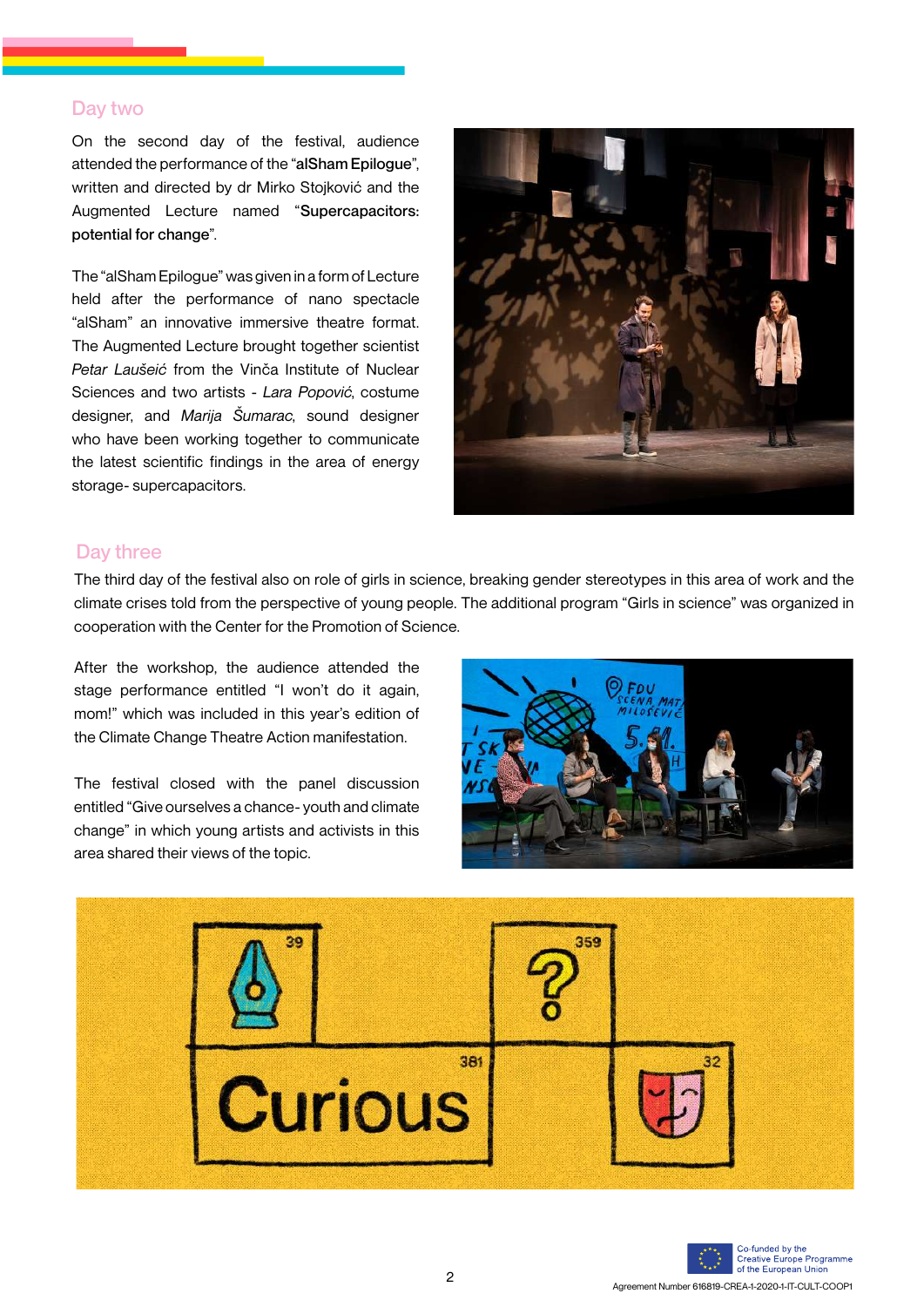# **Theatre of Wonder BELGIUM**

Belgium's very first edition of the Theatre of Wonder festival is just around the corner. Due to the current health measure, the event will be working on an invite basis and will sadly not be open for a wider public. Despite this setback the two day event which will be taking place in the iconic Arenberg studio on 10 and 11 December, will premiere two augmented lectures and a Slam set to trigger the audience's way of thinking about- Space exploration, Love and the future. Here is what they have in store for us!

#### Space suit to Space suite - DANCE

by Impulsion Dance Ayrton Slayers & Dr. Sarah Baatout music by Daniel Vives-Lynch

During a short dance-performance you discover how space exploration has changed over time. Going from the past to the future, Sarah and Ayrton show how the role of astronauts changed, and how progress has affected the space suits they wear. This performance combines dance, music composed by Daniel Vives-Lynch and scientific progress, presenting where we've been, and where we're going. Into space, and beyond.

### So is this love? - THEATRE

#### by ERLNMYR & Dr. Katrien Schaubroeck

Love is a loaded word, with many meanings. Katrien and Ben explore various relationships, and what love means. The scientist becomes the artist, and the artist becomes the scientist. Pushing the boundaries of both disciplines, each actor picks up the role of the other. During this monologue, the creators encourage you to think about concepts of love which might suit you, or which you want to endorse.



Love comes in many shapes and forms, and is manmade. Especially for (but not limited to) young people this realisation can be both liberating and bewildering.

# **Physical Abstraction - SLAM AND MUSIC**

by Dr. Maya Van Leemput & Piet Verbist

We can't visit the future. Tomorrow may seem fuzzy, but it doesn't have to be so. Maya wrote a text in rhyme, intended to shake up the way you think about the future. The words of Physical Abstratcion, accompanied by the rhythms and tones of Piet's double bass, take you on a journey from the abstract to the concrete. The future will be real.



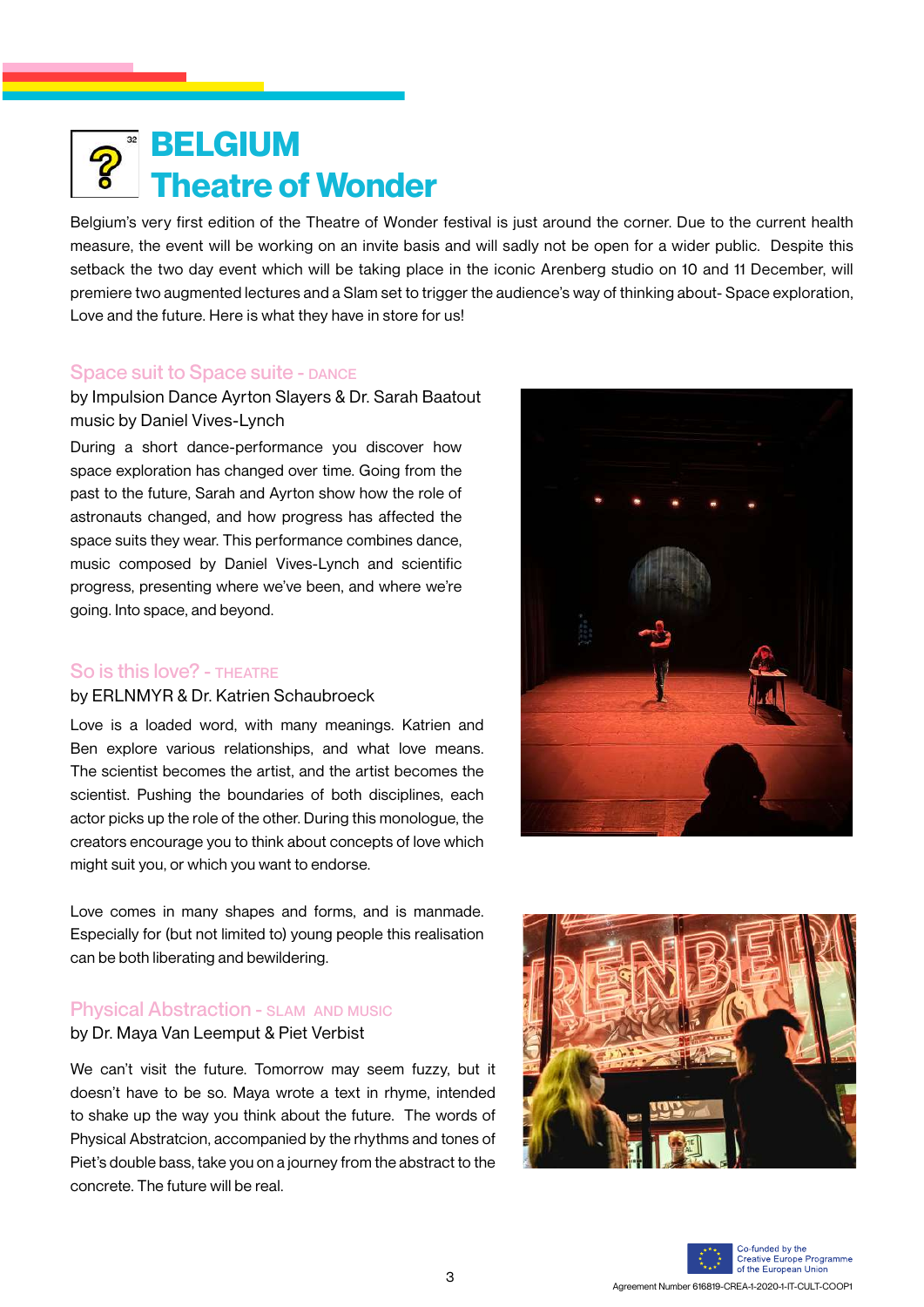

Dimitar Uzunov, coordinator of CURIOUS for Bulgaria, presented the project during the conference "Creativity and Innovations in Theatre, Media and Cultural Production: Visions and Values for the Future". The conference was organized on the occasion of the 60 years of the Department of Management and Production of the Faculty of Dramatic Arts in Belgrade, Serbia. The session was chaired by Dimitrije Tadic, the Head of Creative Europe Desk Serbia. CURIOUS was presented among other interesting european projects.





### Preparing for ToW 2022

In November Arditodesìo started to become fully involved with the programming of the 6th edition of the Festival Theatre of Wonder that will take place next May. The 2022 edition will certainly be special! Four new Augmented Lectures will premiere, but this will be the first edition to host shows created by the partners of the CURIOUS circuit.

In addition to the ToW news, we would like to once more mention the exciting news that Andrea Brunello, director of Arditodesio, was invited as Keynote speaker at the international conference "Theatre about Science". Where he shared his vision about Theatre/Science which represent the very heart of project CURIOUS. The conference proved to have been a great opportunity to rub elbows with some of the most interesting practitioners in the field!

https://theatreaboutscience.com/